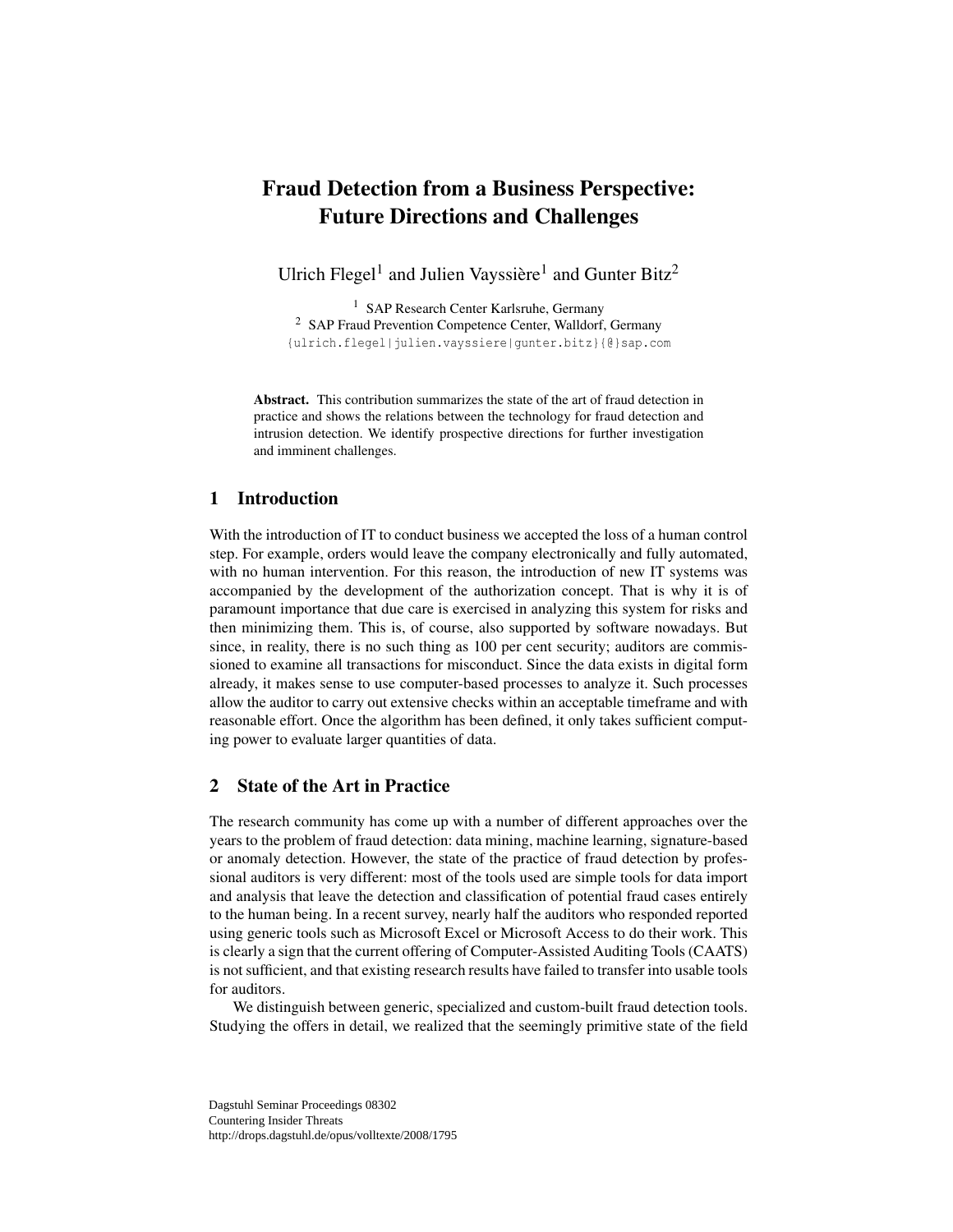can be explained by the fact that most of the advanced tools developed are either custom-built, and therefore very rarely publicized, or are used in very specialized solutions that, for commercial reasons, like to remain discrete on how exactly they achieve fraud detection. Another thing to keep in mind is that the target audience for fraud detection tool, i.e. fraud auditors, cannot be described as tech-savvy. As a result, it is hard to find people with the right combination of computer science expertise and auditing expertise to match the various approaches to the actual problems faced by auditors.

## 3 Relation to Intrusion Detection

An approach that has been tried in the past is to apply techniques developed for Intrusion Detection Systems (IDS) to the problem of fraud detection. The art and science of detecting intrusions and fraud in monitoring and transaction data has a history of over 25 years. We roughly distinguish 3 approaches of detection methods: (1) misuse detection, modelling the behavior to be detected (by specification) and matching the models to current behavior; (2) anomaly detection, modelling the normal behavior (by training) and detecting deviations from current behavior; (3) specification-based detection, modelling allowed behavior (by specification) and detecting deviations from current behavior.

All three approaches have been used for intrusion detection purposes and were applied to to lower level system concepts, such as network packets, system call sequences and parameters, as well as web application parameters. In the domain of fraud detection, anomaly detection techniques are mainly used to flag unusual behaviour that needs further manual examination, and misuse detection heuristics that are employed to detect known application level, domain-specific fraud schemes. Such solutions for fraud detection are by necessity highly specific to the application at hand and in extension also to the specific business model of the company and to its industry sector. Widely applicable solutions have currently not been developed.

We also argue that the detection of insider fraud is a very different problem from that of detecting intrusion at host or network level. One reason may be that attacks against networks are more automated and frequent than attempts at perpetrating fraud through enterprise information systems, which we believe show more variability. However, as networks attacks become more sophisticated, through polymorphic exploit code and multi-step attacks, and as fraudsters have the possibility to automate attacks by leveraging service-oriented architectures and business process engines, we could see the two types of attacks eventually converge. The fact remains, however, that we have very little data available to study patterns of fraud in enterprise systems.

#### 3.1 Future Directions for Fraud Detection in SOA-enabled Business Processes

We intend to cross-fertilise both areas – intrusion detection and fraud detection – by addressing the gaps of missing specification-based methods for fraud detection, and for missing applications at the level of business processes. We propose investigating specification-based detection methods for detecting business process level fraud, where business services are orchestrated by means of Web Services SOA technology. This